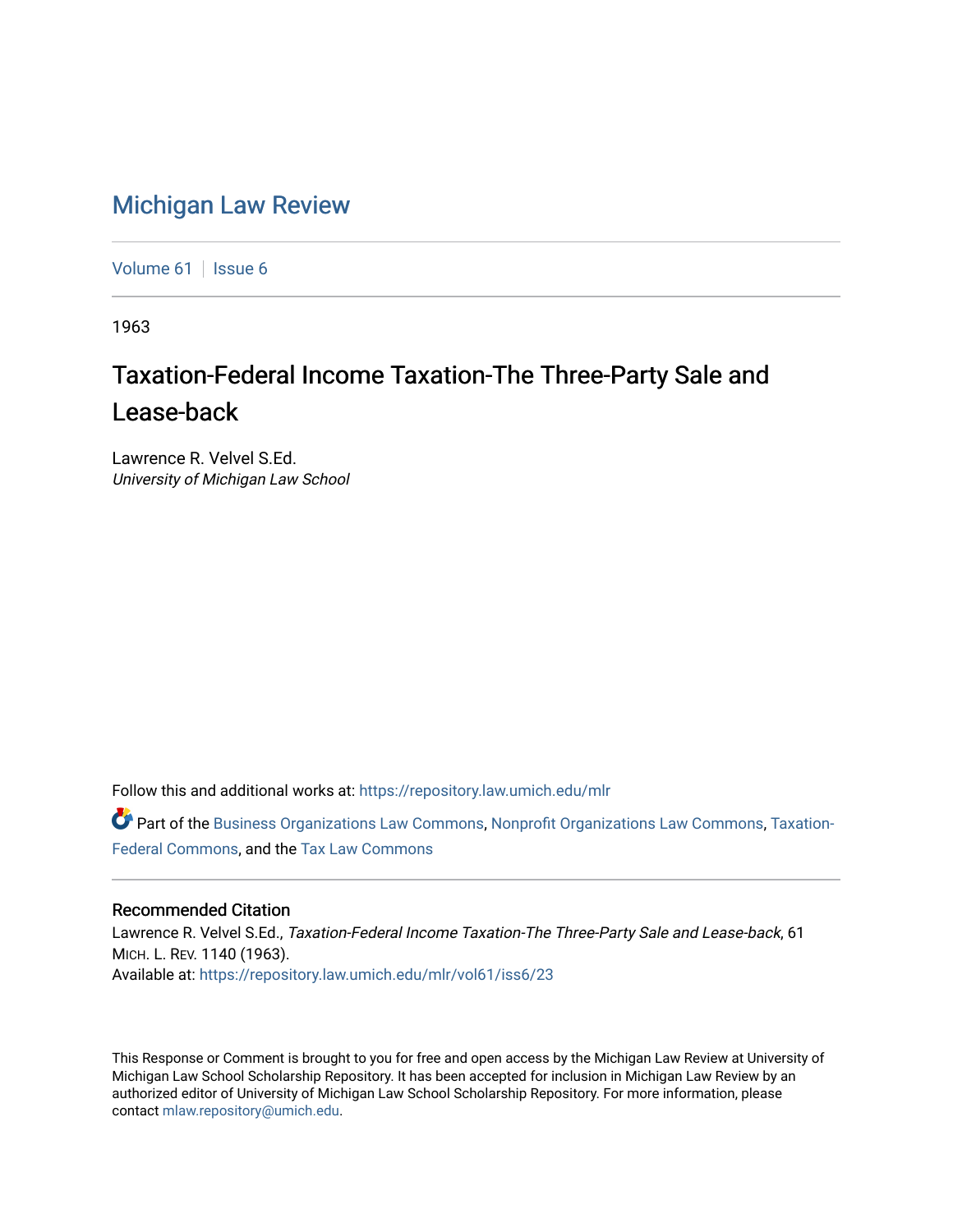TAXATION-FEDERAL INCOME TAXATION-THE THREE-PARTY SALE AND LEASE-BACK-The so-called sale and lease-back device has long been the subject of judicial and governmental scrutiny.<sup>1</sup> The Internal Revenue Service has recently decided to begin a more active campaign of enforcement against a certain three-party variation of the sale and lease-back device. The structure of this variation can be best understood by considering the following hypothetical situation.

Assume that  $\Lambda$ , the sole owner and manager of a small corporation, approaches a tax-exempt charitable foundation and presents this proposition:  $A$  is to sell all of his stock to the foundation at a price high above the fair market value of the business. The foundation will give  $A$  a nominal down payment, and the remainder of the purchase price will be secured by mortgages upon the assets of the business, with  $A$  waiving any right to sue the foundation for the balance due. After acquiring the stock, the foundation will liquidate the corporation and receive the assets. An operating company will then be organized and the foundation will lease the assets to the new corporation. The stock of the new corporation will be owned by individuals unconnected with either  $A$  or the foundation;<sup>2</sup> however,  $A$  is to run the business under a long-term management contract with the new corporation. The new corporation will pay eighty percent of its income to the foundation as rent for the leased assets. In turn, ninety percent of the rental that the foundation receives from the operating company will be paid to  $A$  as installments in discharge of the balance due on the purchase price. The payments to A are to continue until the entire balance is paid out.

The financial advantages to all the parties involved in such a scheme, if each can obtain the desired tax treatment, are attractive indeed. A, the seller, receives an inflated price and is

l On sale and lease-back devices generally, see Cary, *Corporate Financing Through the Sale and Lease-Back of Property: Business, Tax, and Policy Considerations,* 62 HARv. L. REY. 1 (1948); Cary, *Current Tax Problems in Sale, or Gift, and Lease-Back Transactions, N.Y.U. 9TH INST. ON FED. TAX. 959 (1951).* 

<sup>2</sup>Occasionally, however, A's accountant or lawyer will own the stock of the new corporation.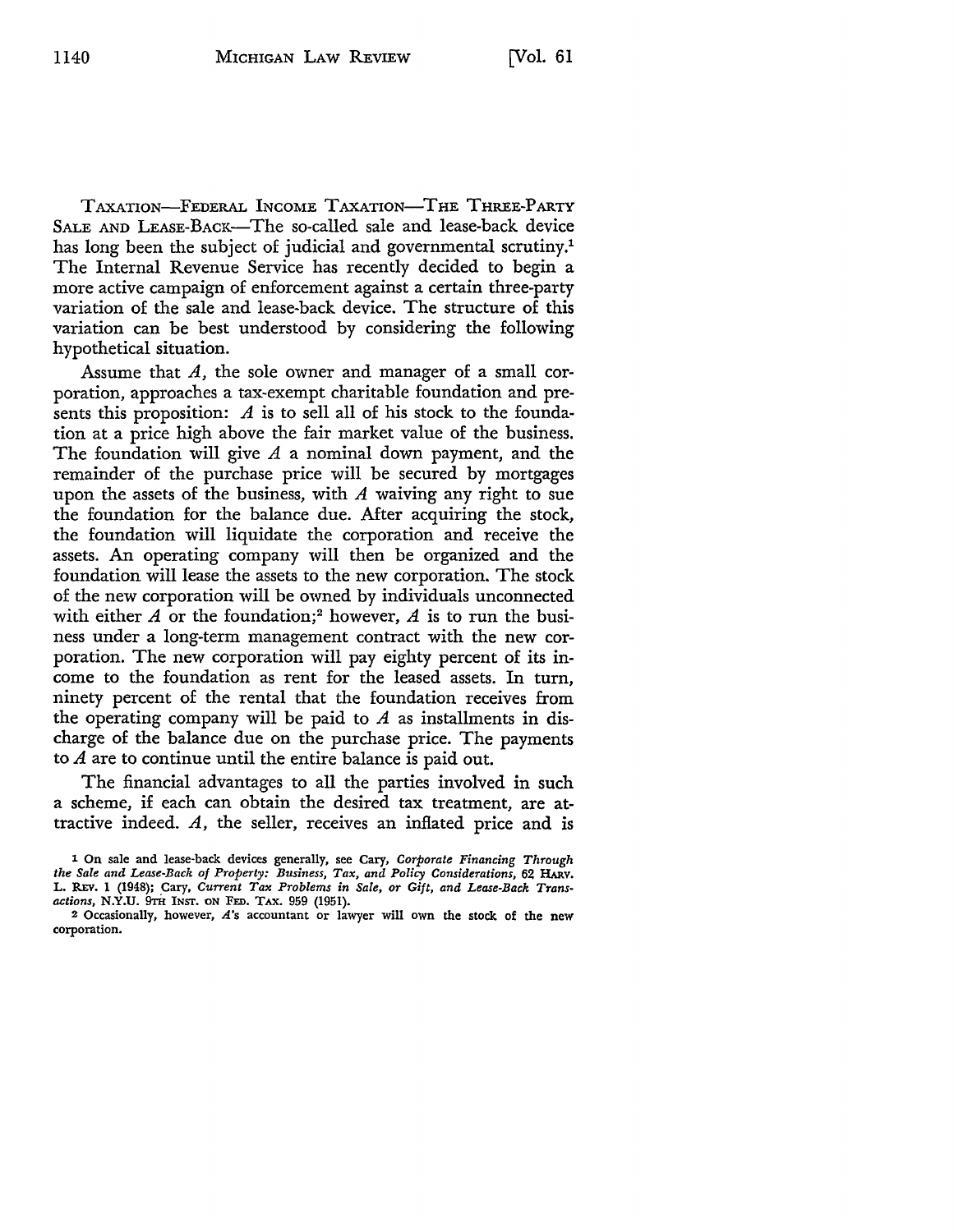taxed at capital gains rates. The foundation invests nothing and risks nothing, but nevertheless emerges from the transaction owning a profitable business after A has been paid off.<sup>3</sup> The shareholders in the new corporation invest relatively little and receive in return twenty percent of the income of the business while the corporation deducts the large rental payments. For obvious reasons, the Internal Revenue Service is deeply interested in effecting at least a partial destruction of this tax avoidance scheme.

Typically, the attack of the Service upon this device has been three-pronged. First, it claims that the transaction was not a sale to the foundation, and that  $A$  remains the real owner. And, it asserts, since he is the owner,  $A$  must be taxed at ordinary income rates, just as if he were receiving dividends. Second, the Service asserts that the foundation has either lost its exempt status entirely, or, failing in this, that it must at least be taxed as to the rents received from the operating company. Third, the Service takes the position that the operating company should not be allowed a deduction for the amounts paid the foundation in the guise of rent, since these payments are not truly rent, but are indirect payments of dividends to the true owner,  $A$ . The purpose of this comment is to examine separately the merits of each of these lines of attack, and to suggest a possible resolution of the conflicting interests of the taxpayer and the government.

#### l. THE NATURE OF THE TRANSACTION

The Service has suffered a notable lack of success in its attempts to tax the seller at ordinary income rates.4 Given certain factual conditions, the seller will prevail.

#### A. *Change in Economic Interests*

The Service often argues that the seller has retained control of the business by virtue of being the manager of the new corporation and by virtue of holding mortgages on the purchased assets. $5$  This contention has been accepted in only one case, *Emanuel N. Kolkey.6* Three directors who had not been pre-

<sup>3</sup>The foundation would claim that the rentals it receives are tax-exempt under § 501(c)(3) of the Internal Revenue Code of 1954.

<sup>4</sup> See Union Bank v. United States, 285 F.2d 126 (Ct. Cl. 1961); Clay B. Brown, 37 T.C. 461 (1961); Estate of Ernest G. Howes, 30 T.C. 909 (1958), *aff'd*, 267 F.2d 382 (1st Cir. 1959); Estate of Cordie Hawthorne, 29 P-H Tax Ct. Mem.  $\oint$  60-146 (1960); Estate of James G. Hawley, 30 P-H Tax Ct. Mem. ¶ 61-038 (1961).

<sup>5</sup> See cases cited note 4 *supra.* 

<sup>6</sup> 27 T.C. !17, *afl'd,* 254 F.2d 51 (7th Cir. 1958).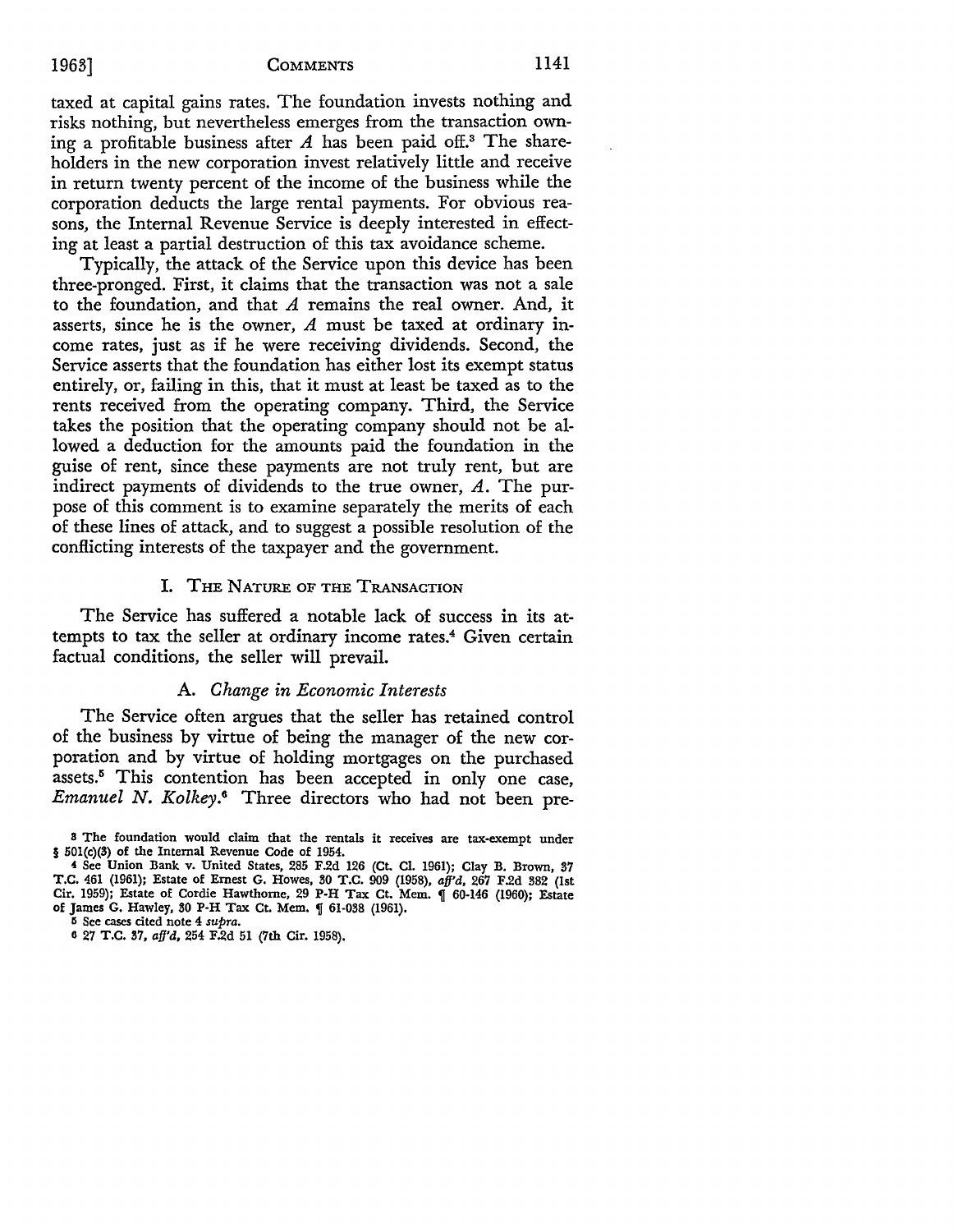viously associated with the sellers were elected to the board of the new corporation. But these directors were extremely inactive, whereas the sellers continued to wield the real power over the business. Thus, although the presence of new directors would ordinarily demonstrate that control had been at least partially removed from the sellers' hands, here their presence was felt to be a mere ruse designed to disguise the actual locus of control.

On the other hand, the government's position has been rejected in a number of cases.<sup>7</sup> In most of these the seller has not owned stock in the new operating company. Such lack of ownership is considered indicative of a change in control; moreover, the courts have further held that the fact that it may be the seller's accountant or attorney who owns the new corporation is not conclusive as to whether the seller has retained control<sup>8</sup>—certainly a debatable proposition. The boards of directors of the new corporations were usually composed either exclusively of persons unconnected with the original business or partly of such individuals and partly of the seller and his associates. In either case control has passed from the seller, to some extent at least, and the boards have not been mere tools of the seller, as was the situation in *Kolkey.*  And in cases where the sellers have withdrawn from their management positions before the case arose, it has been difficult to conclude that there has been no change of ownership and control.<sup>9</sup>

A second critical question in determining ownership is, normally, who bears the risk of profit or loss.10 In our hypothetical situation it is clear that the seller alone bears the risk of a decline in earnings and/or value. The tax-exempt foundation puts up no assets. The stockholders in the new corporation risk only nominal amounts. Nevertheless, the courts have continually held for the taxpayer despite the fact that the seller alone bears the risk, and such holdings make it evident that the location of risk is not treated, in this context, as the important criterion of ownership which it is in other contexts.<sup>11</sup>

The chance of gain, on the other hand, should continue to be instrumental in determining ownership. Since the price is usually a stipulated sum (even though the payments are computed with

11 *Ibid.* 

<sup>7</sup> See cases cited note 4 *supra.* 

s Clay B. Brown, 37 T.C. 461 (1961); Estate of Cordie Hawthorne, 29 P-H Tax Ct. Mem.  $\int$  60-146 (1960).

<sup>9</sup> See Union Bank v. United States, 285 F.2d 126 (Ct. CI. 1961) (implicit); Clay B. Brown, *supra* note 8. 10 See *ibid.*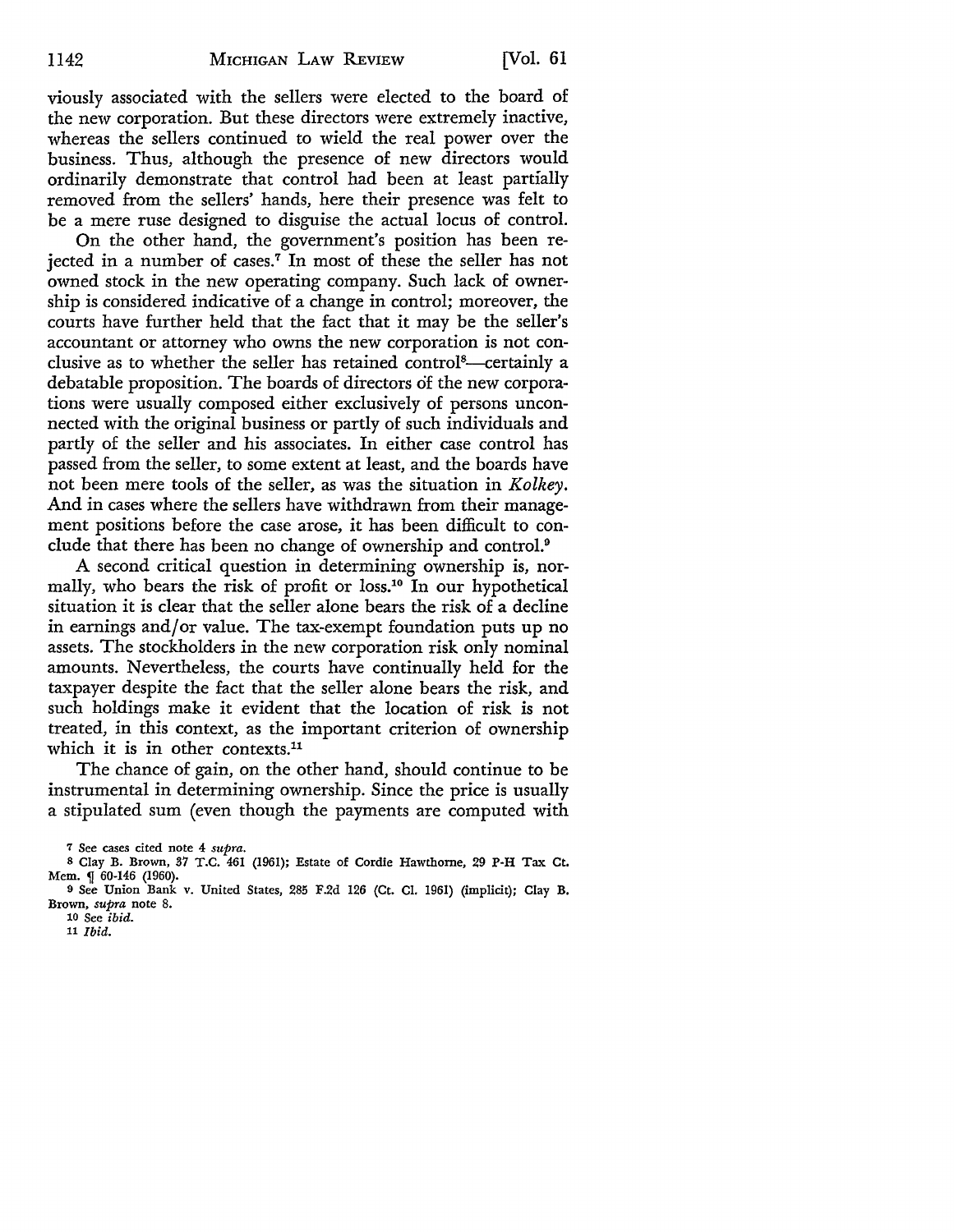respect to net earnings), an increase in the business's earning power and/or value will eventually benefit the buying foundation. An increased earning power means that the seller will be paid off in less time, but it does not mean that he will obtain more money. Once the seller is fully paid, the foundation will have the benefit of the increased value of the business, and the transaction, therefore, possesses one of the hallmarks of an actual sale.

It is proper to question what the result should be if the contract of purchase not only calls for a stipulated amount of money, but if it further states that the seller is to receive a percentage of any future increase in profits, *i.e.,* a percentage over and above the stipulated sum. Here the seller will not only be paid faster; he will be paid more. And, since he also shares in the chance of future gain, it is quite conceivable that a court would be likely to find that ownership is still in the seller. Such a decision would, it seems, be justified, especially by the need to maintain some reasonable standard of judgment. Thus, where payments are computed with respect to earnings, the location of the risk of loss will not be determinative of whether a sale has occurred; on the other hand, it is very likely that the courts will insist that gain inure to the buyer only.

The question of who will be the *eventual* owner of the business is another crucial factor in determining whether a sale has occurred.12 If the seller has been entirely paid, or nearly so, by the time of trial, it is highly unlikely that a court would conclude that the transaction was not a bona fide sale.13 At the other extreme is the situation where the seller has reacquired full ownership of the assets. Such evidence can be quite damaging to the taxpayer, as in *Kolkey,* but it is not necessarily conclusive. In *Estate of James* G. *Hawley, <sup>14</sup>*the new operating company was reorganized after having met with financial setbacks. As a result of the reorganization, one of the original sellers was given all the common stock of the reorganized company. The other original sellers obtained all of the Class B preferred stock and the independent group that had owned the original new corporation was given the Class A preferred stock of the reorganized company. The Class A stock was to be retired and thus the eventual ownership was to reside in the original sellers. Nevertheless, the court

<sup>12</sup> See Union Bank v. United States, 285 F.2d 126 (Ct. Cl. 1961); Estate of Cordie Hawthorne, 29 P-H Tax Ct. Mem.  $\oint$  60-146 (1960).<br><sup>13</sup> *Ibid.* 

<sup>14 30</sup> P-H Tax Ct. Mem. ¶ 61-038 (1961).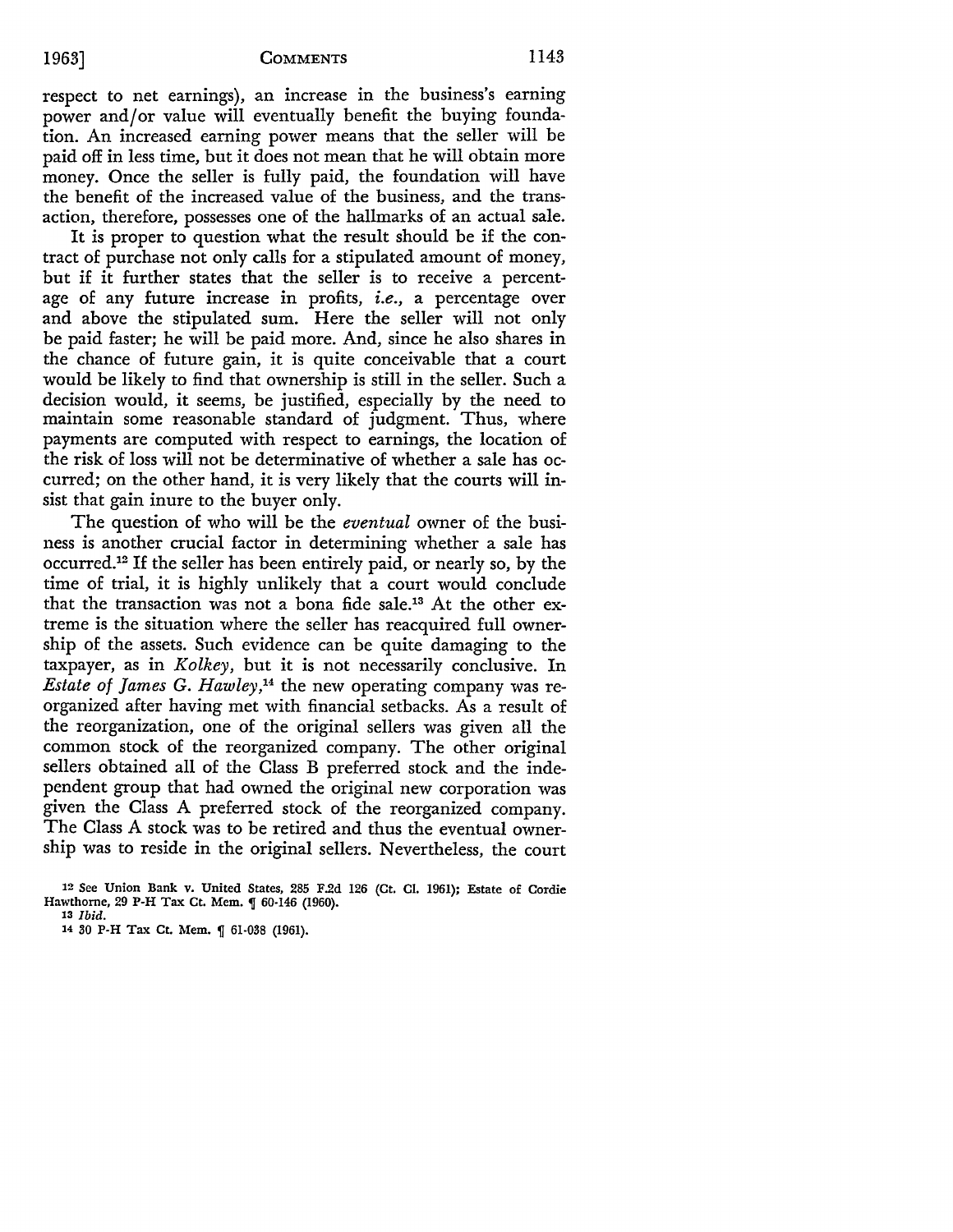held that a sale had occurred. Such a decision is certainly justifiable where other facts indicate that the transaction was a sale. In the ordinary installment sale of a business, where the price is to be paid regardless of how much income the buyer earns, the seller may have to foreclose his mortgage because of a default in payment. The seller may then reacquire the business, yet the fact that there had been a sale would not be questioned. It is true that, in a situation like that in *Hawley,* the fact that the seller reacquired the business is more indicative of something less than a sale than in a more normal case. Still, it is but one factor to be weighed. In addition, there was one fact apparent in the *Hawley*  case which made it nearly impossible for the court to say that, as to the petitioner himself, there had been no sale. The petitioner was the only one of the original sellers who did not obtain any stock in the reorganized business. Since he did not reacquire his part of the business, it was clear that, at least as to him, there had been a change of ownership.

A third situation may exist, falling between the extremes of full payment and reacquisition of ownership. Where the seller has not been fully paid, yet has not reacquired the business, the courts must, to a greater extent, view the evidence subjectively.<sup>15</sup> The mere fact that the seller has not been paid is not conclusive, since it is still possible that the buyer will eventually own the business outright. Thus, it cannot be flatly asserted that the seller is still the owner. On the other hand, the seller certainly does not have all the rights of a normal creditor since he does not have an unconditional right to payment-he is to be paid only from such income as may be earned by the business. Despite this lack of any conclusive legal characterization of the seller, however, the courts have gone so far as to suggest that a record of steady payment indicates that the seller will, in due course, be fully paid and that the buyer is, therefore, the owner of the business.16

#### B. *Price and Method of Payment*

The price factor has not weighed as heavily in the decisions as have those factors relating to changes in economic interests.17 In almost all cases the price paid was far above the fair market value of the business. The courts have felt this to be justified,

<sup>15</sup> See Clay B. Brown, 37 T.C. 461 (1961).

<sup>16</sup> Estate of Cordie Hawthorne, 29 P-H Tax Ct. Mem.  $\oint$  60-146 (1960).

<sup>17</sup> See Clay B. Brown, 37 T.C. 461 (1961); Estate of James G. Hawley, 30 P-H Tax Ct. Mem. ¶ 61-038 (1961).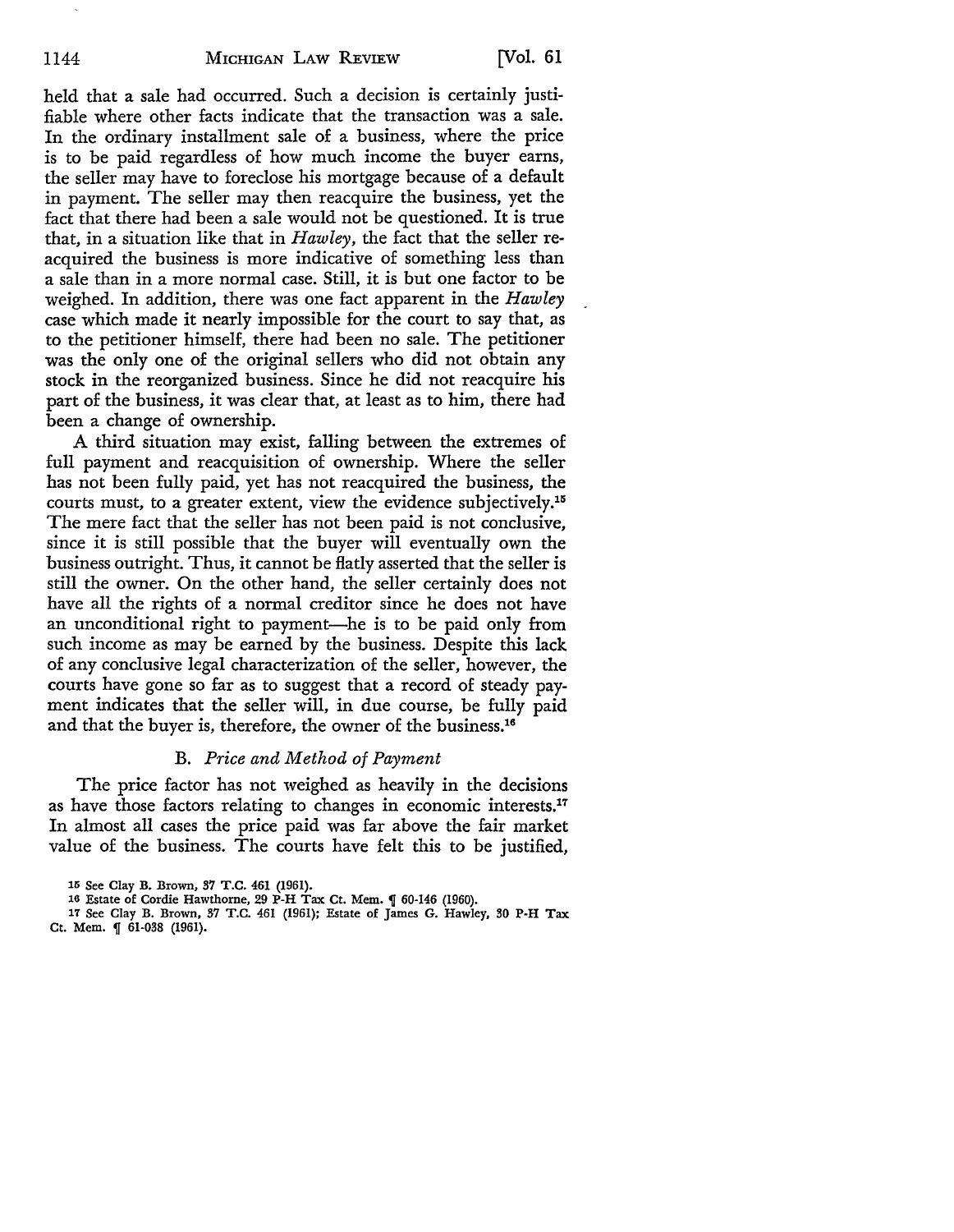pointing out that, since the buyer pays only out of earnings, it can afford to pay a price greater than fair value.18 The *Kolkey* case is the only one in which the extreme disparity between price and value contributed to the taxpayer's defeat. The price there was almost four times the fair value. On the other hand, the presence of actual price negotiations is viewed as good evidence of a bona fide sale despite the inflated purchase price.19 Arguably, however, the Tax Court, in *Clay B. Brown,20* may have set some limit on how inflated the price can be, since it said that a "somewhat" high price is acceptable.

The fact that it is possible for the seller to receive an inflated price and yet be taxed at capital gains rates on his entire gain has created a danger that the seller will be able to milk the past and future profits of the business at capital gains rates. Although this problem is aggravated by the courts' steadfast position that a sale either did or did not occur, and that the tax must be wholly at capital gains rates or wholly at ordinary income rates, nevertheless it is improbable that any court would accept a different theory of taxation. The milking problem is especially acute where, as in *Kolliey,* the amount of the down payment was quite close to the amount of the company's retained earnings. In that case there was a clear attempt to withdraw the retained earnings at capital gains rates while retaining control of the business. However, the fact that the down payment approximately equals retained earnings should not be enough to invalidate the transaction where other factors indicate that a sale has occurred. Since the seller could have sold on a more normal type of installment contract, taking a down payment equal to retained earnings and paying tax at capital gain rates, there is little reason why the same result should not be allowed in an otherwise bona fide sale to a tax-exempt foundation.

#### C. *Business Purpose*

The existence of valid business purposes is evidence of a bona fide sale. Thus, in *Estate of Ernest G. Howes*,<sup>21</sup> the desire of the sellers to put their estate in more liquid form so as to be able to pay death taxes was held to constitute a valid business purpose. *Clay B. Brown,* however, seems to indicate that the Tax Court

<sup>18</sup> Union Bank v. United States, 285 F.2d 126 (Ct. CI. 1961). A buyer can afford a higher price where he is obligated to pay only out of such profits as may arise than where he is unconditionally obligated to pay.

<sup>19</sup> Estate of Ernest G. Howes, 30 T.C. 909 (1958), *afj'd,* 267 F.2d 382 (1st Cir. 1959). 20 37 T.C. 461 (1961).

<sup>21 30</sup> T.C. 909 (1958), *afj'd,* 267 F.2d 382 (1st Cir. 1959).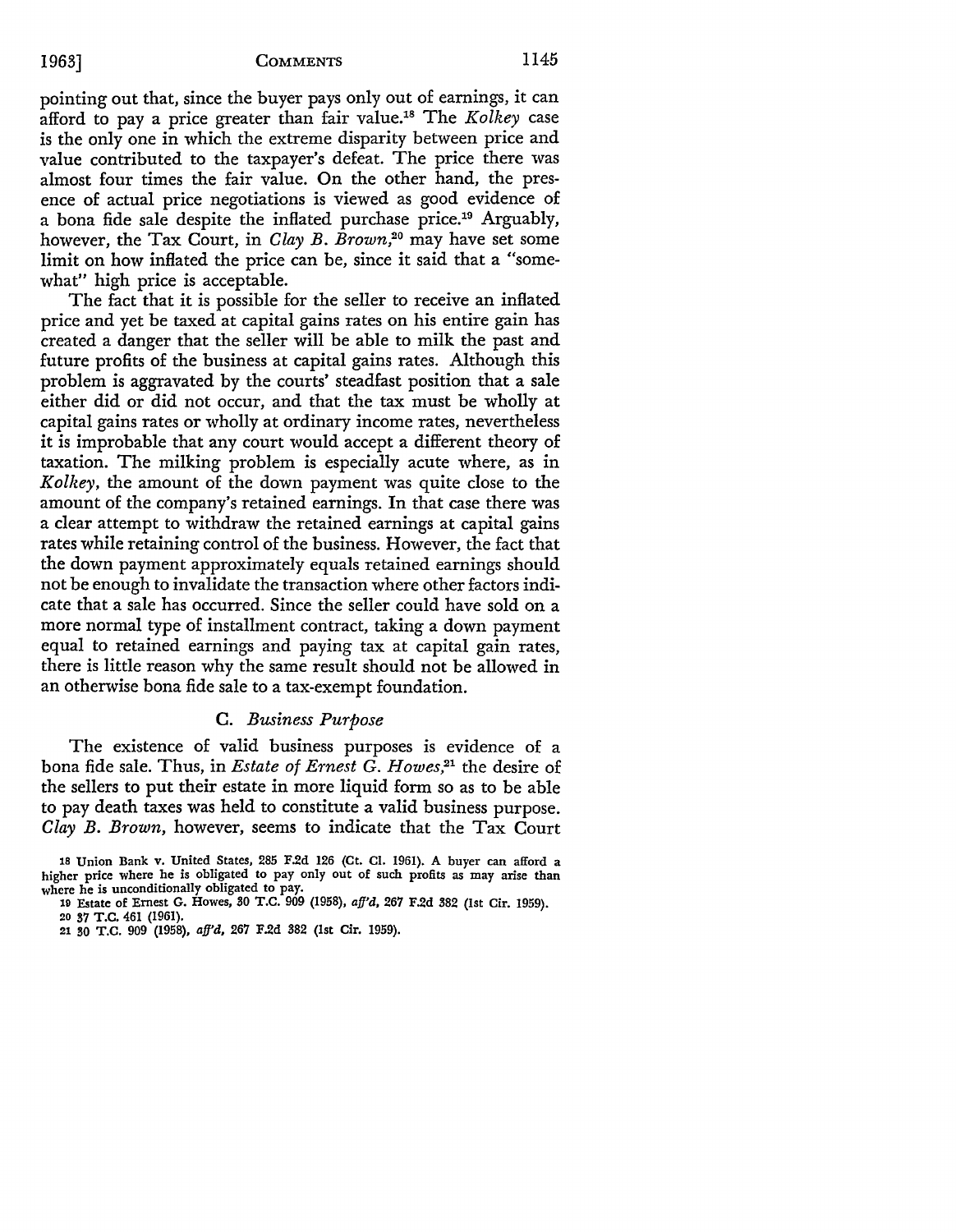will be generally quite reluctant to find a lack of sufficient business purpose (with the exception of *Kolkey-type* cases). Indeed, the court in *Brown* felt that the very nature of such a transaction insures that all the parties are possessed of valid business purposes. The fact that the price was high provided the seller with a purpose for selling; that the foundation was to keep eight percent of the income initially, and was eventually to obtain complete ownership, gave it sufficient reason; that the shareholders of the new corporation were to obtain twenty percent of the income gave them a valid purpose. Since these motives will always exist in the typical case, it appears that very little difficulty will be encountered in attempting to show that valid business purposes exist. There may be, however, aberrant cases in which the factors involved in *Brown* are not all present. In *Kolkey,* for example, the extremely unrealistic price made it quite unlikely that the buyer would ever own the entire business; also, there was no third party receiving twenty percent of the income.

The fact that the seller may have entered the transaction primarily to escape taxes will not be conclusive in the presence of certain other conditions.<sup>22</sup> Examples of such conditions are, *inter alia,* the presence of good faith negotiations, and/or control in the buyer. But if the seller can show that he did not enter the transaction primarily for tax avoidance purposes, but rather for valid business reasons, as in *Howes,* he will have good evidence of a bona fide sale. The buyer's intent is more crucial. Where it is shown that the buyer intended to acquire the outright ownership of the business and that it was possible that he might succeed, the sale appears to be bona fide even though the seller may end up reacquiring the business because of the vagaries of a declining market for the company's product.<sup>23</sup> The buyer's actual intent can be partially determined from evidence that he was careful to protect his investment<sup>24</sup> or that substantial payments have been made.25

The presence or absence of serious and determined arm's-

<sup>22</sup> See Clay B. Brown, 37 T.C. 461 (1961); Estate of Cordie Hawthorne, 29 P·H Tax Ct. Mem. ¶ 60-146 (1960).

<sup>23</sup> Estate of James G. Hawley, 29 P-H Tax Ct. Mem. ¶ 60-038 (1960). See also Estate of Ernest G. Howes, 30 T.C. 909 (1958), *afj'd,* 267 F.2d 382 (1st Cir. 1959). *But see*  Emanuel N. Kolkey, 27 T.C. 37 (1956), where the business was of such a speculative nature that it was apparent, at the time of the sale, that the market could collapse at any time.

<sup>24</sup> See Estate of Cordie Hawthorne, 29 P-H Tax Ct. Mem. ¶ 60-146 (1960). 25 *Ibid.*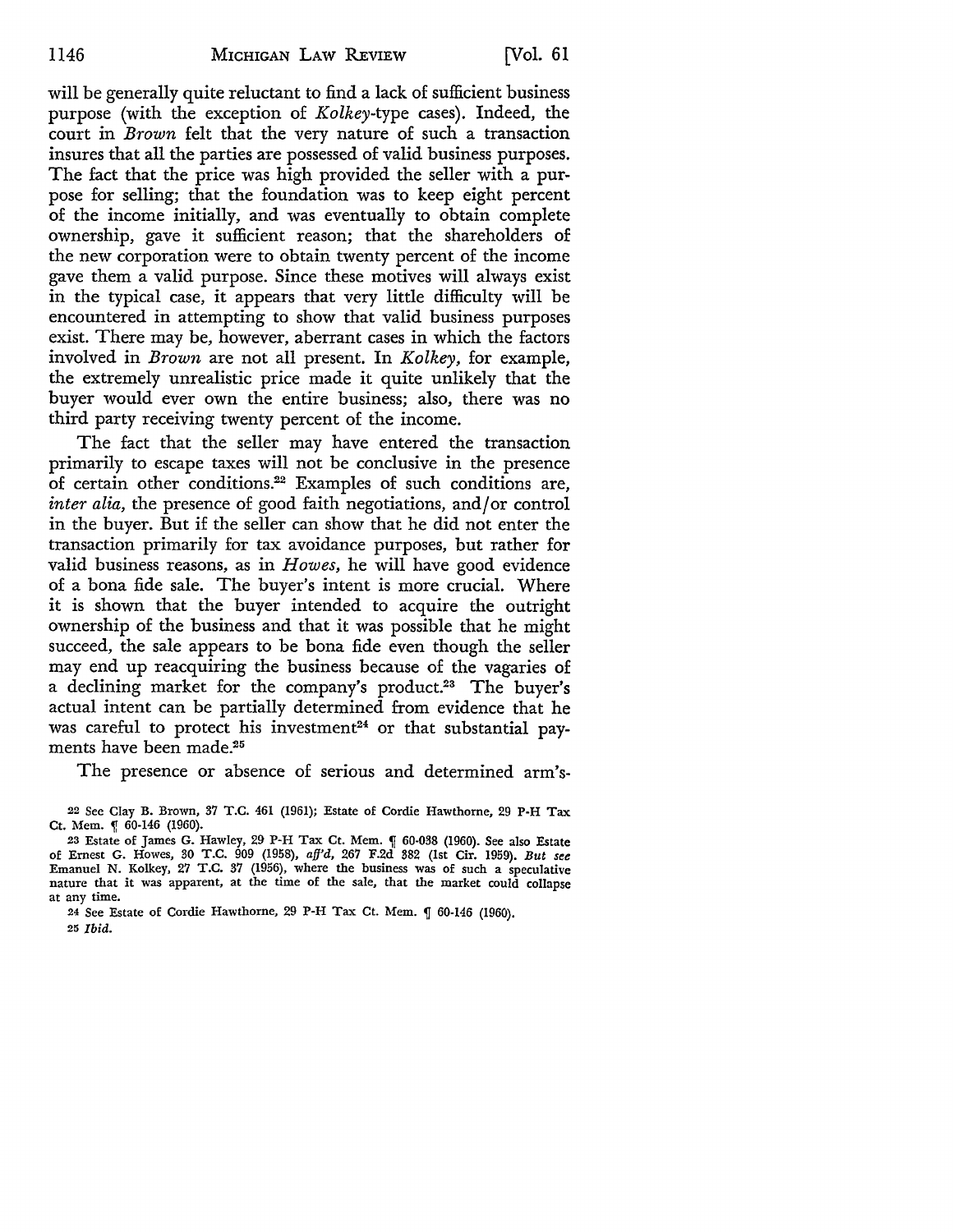length negotiations plays an important part in the courts' thinking.26 The existence of proposals and counter proposals, the winning of some points of bargaining and the losing of others, and other evidences of hard bargaining are all most relevant in showing a bona fide sale.<sup>27</sup> The fact that the seller was genuinely concerned over the safety of his position shows an intent to become a creditor rather than to remain an owner.<sup>28</sup> Contrariwise, a failure by the seller to enforce his rights where a seller normally would will weigh heavily against him.29

A usual corollary of bona fide negotiations is a full-scale appraisal of the value of the business by the buyer.<sup>30</sup> Such an appraisal was made in most of the cases which have been won by the taxpayer, whereas it is significant that, in *Kolkey,* no such appraisal occurred.

#### II. THE TAX STATUS OF THE FOUNDATION

The position of the Internal Revenue Service with respect to the tax status of the foundation was disclosed in a revenue ruling handed down in 1954.<sup>31</sup> That ruling was based on facts identical to our hypothetical situation. The Service declared that the foundation would not qualify as an exempt organization under the forerunner of section  $501(c)(3)$  of the Internal Revenue Code of 1954 because it was not exclusively engaged in charitable activities. Also, even if the foundation did qualify as an exempt organization, its income would be taxed as unrelated business income under the forerunner of section 511, and the statutory exception for rents would not apply because the foundation was not receiving rents, but was in reality enjoying a share of the profits of the business. Further, the Service asserted that the use of the income to pay the indebtedness and build up an equity was an accumulation of income within the meaning of the predecessor of section 504, and whether it was an unreasonable accumulation would depend on the circumstances. Finally, the entire transaction was felt to be of questionable validity for tax purposes; accordingly, the amounts received by the seller would not re-

- 28 Estate of Ernest G. Howes, 30 T.C. 909 (1958), *afj'd,* 267 F.2d 382 (1st Cir. 1959).
- 20 See Emanuel N. Kolkey, 27 T.C. 37 (1956), *afj'd,* 254 F.2d 51 (7th Cir. 1958).
- 30 See Clay B. Brown, 37 T.C. 461 (1961).
- 31 Rev. Rul. 54-420, 1954-2 CuM. BuLL. 128.

<sup>26</sup> See Clay B. Brown, 37 T.C. 461 (1961); Estate of Ernest G. Howes, 30 T.C. 909 (1958), *afj'd,* 267 F.2d 382 (1st Cir. 1959).

<sup>27</sup> See Union Bank v. United States, 285 F.2d 126 (Ct. Cl. 1961).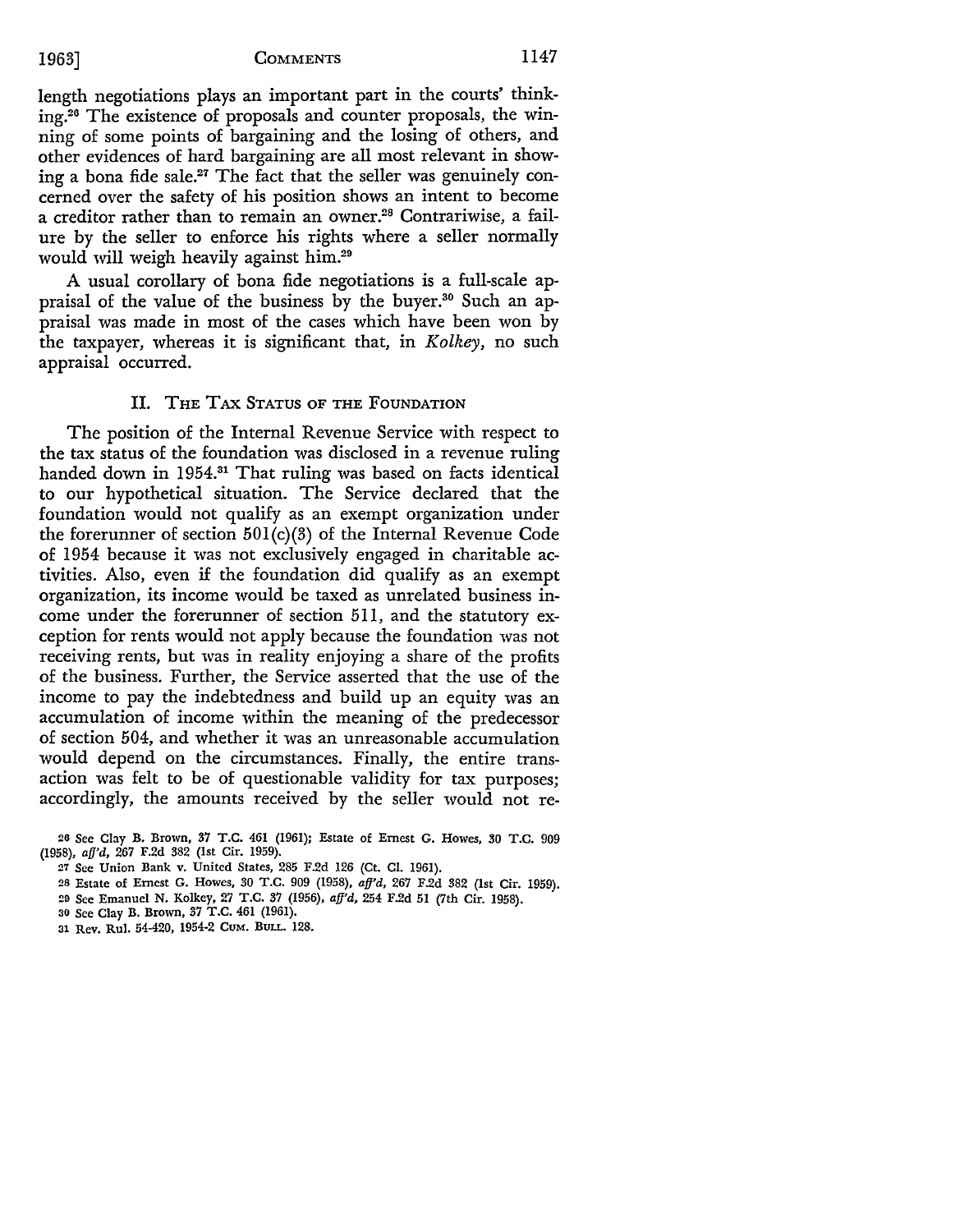ceive capital gains treatment. This last position has been treated in the preceding section. The remaining three assertions will now be examined, along with a fourth possibility.

#### A. *Requirements for Exempt Status*

Section 50l(c)(3) establishes four requirements which must be met before an organization can be considered tax-exempt.32 Only two of these are pertinent to the situation under discussion. These are (I) that the organization must be organized and operated exclusively for religious, charitable, educational or any one of a list of other similar purposes, and (2) that no part of the organization's net earnings may inure to the benefit of any private individual.

The first of the foregoing requirements has been considered in several cases. In *Ohio Furnace* Co.,33 it was held that the fact that the income received by the foundation was not immediately turned over to the educational institution for whose benefit the foundation had been established did not require a finding that the foundation was not being operated exclusively for educational purposes. The thrust of the reasoning was that the amounts used to retire the obligation incurred on the purchase of the business were used for the eventual benefit of the educational institution. The implication involved is that every dollar used to retire the foundation's indebtedness builds up the foundation's equity in the business. This idea was later overtly expressed in *Knapp Bros. Shoe Mfg. Corp. v. United States34* and was confirmed by the Tax Court in A. *Shifjman.35* Clearly, then, the 1954 revenue ruling has been judicially repudiated insofar as the issue of *operation* is concerned. But the status of the law is not so clearly defined with regard to determining whether or not the foundation was *organized* exclusively for one of the required beneficial purposes.

The Treasury regulations state that an organization is not organized exclusively for the proper purposes if its articles empower it to carry on, otherwise than as an insubstantial part of

<sup>32</sup> INT. REv. CODE OF 1954, § 50l(c)(3), in describing the organizations exempt from taxation, provides: "Corporations and any community chest, fund, or foundation, organized and operated exclusively for religious, charitable, scientific, • • • literary or educational purposes •.. no part of the net earnings of which inures to the benefit of any private shareholder or individual, no substantial part of the activities of which is carrying on propaganda, or otherwise attempting, to influence legislation, and which does not par• ticipate in, or intervene in  $\dots$  any political campaign  $\dots$ .

<sup>33 25</sup> T .C. 179 (1955).

<sup>34</sup> 142 F. Supp. 899 (Ct. Cl. 1956).

<sup>35 32</sup> T.C. 1073 (1959).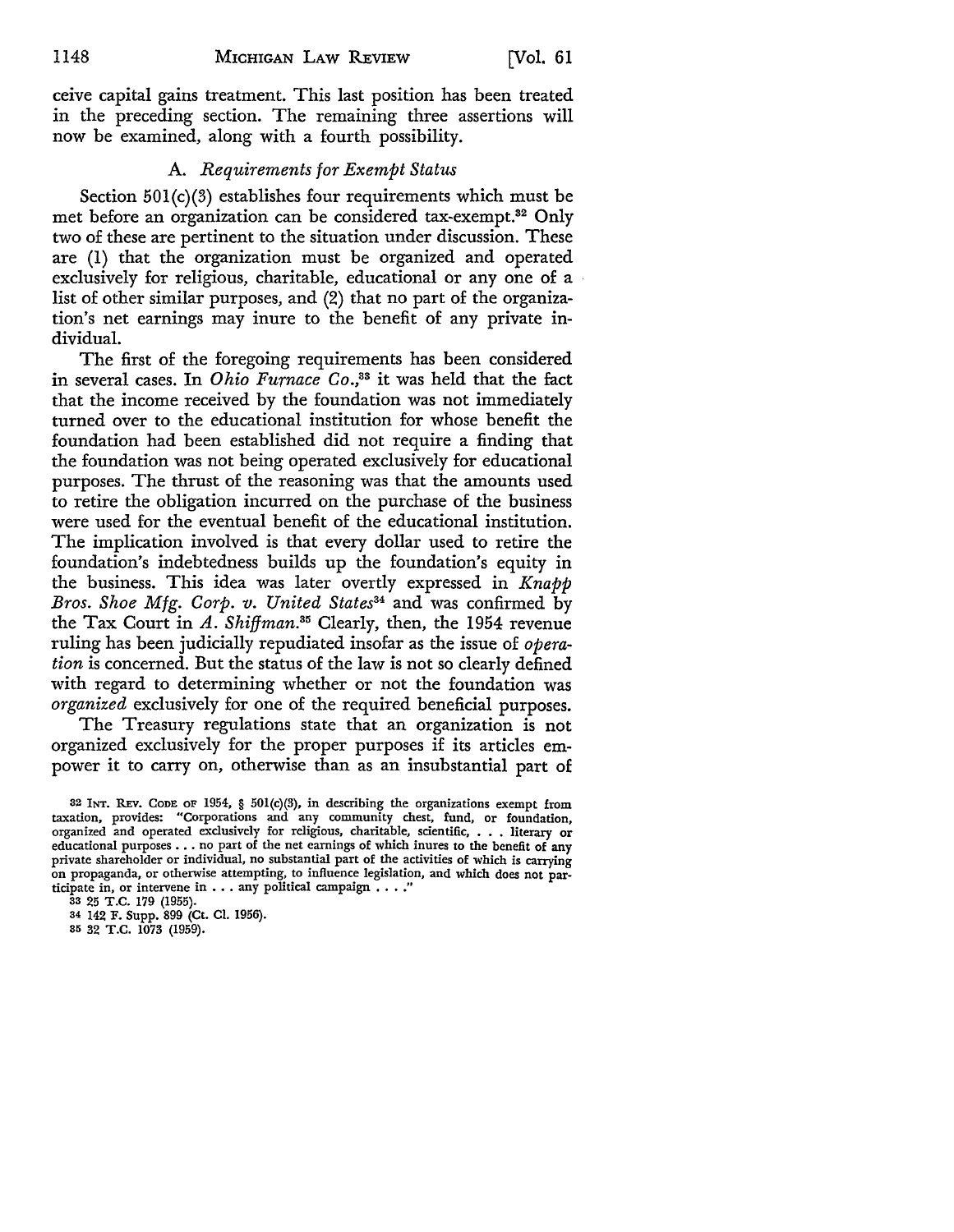its activities, activities which are not in furtherance of its exempt purposes.86 Under this regulation, the foundation in our hypothetical situation would not meet the statutory test. It would not be plausible to assert that the transaction in question is an insubstantial part of the foundation's activities. Very often such foundations are organized for the sole purpose of entering into these transactions. The regulation has, however, been rejected by the courts. In *Commissioner v. John Danz Charitable Trust,37* the court ruled that it could look beyond the articles of incorporation and consider extrinsic evidence when ascertaining the purposes for which the foundation was organized. In addition to the fact that the benefactor ostensibly organized the foundation for the purpose of furthering certain philanthropic objectives, his record of ardent search for an existing organization that could suitably implement these objectives with the aid of money donated by the trust was indicative of the necessary charitable purposes. The Service contended that the broad powers given to the trustees to conduct businesses, and the fact that two businesses had in fact been conducted, showed a violation of the statutory requirements. The court responded by pointing out that powers are not purposes and the existence of such broad powers did not necessarily vitiate the exclusively charitable purposes for which the foundation was organized. Under the doctrine of the *Danz* case it is quite conceivable that the foundation described in our hypothetical situation would be considered as having been organized exclusively for educational or charitable purposes. The purposes of the foundation are clearly to support such activities, even though it has the power to carry on business.

The case of *The Marian Foundation38* occupies a ground somewhere between the positions taken by the regulations and the court in the *Danz* case. The court in *Marian* felt that the word "exclusively" means that the foundation must be organized *primarily*  for the proper purposes; and the word "primarily" means that activities which do not directly further the tax-exempt purposes must be *minor in comparison* with the exempt activities. The *Marian*  formula allows the taxpayer more latitude in carrying on activities of a non-exempt type than does the Treasury standard. This is evidenced by the following chain of reasoning: The Service contended that the foundation in *Marian* was not organized ex-

30 Treas. Reg. § 1.50l(c){3)·1(b)(l)(iii) (1959).

<sup>87 284</sup> F.2d 726 (9th Cir. 1960).

<sup>88 29</sup> P-H Tax Ct. Mem. ¶ 60-018 (1960).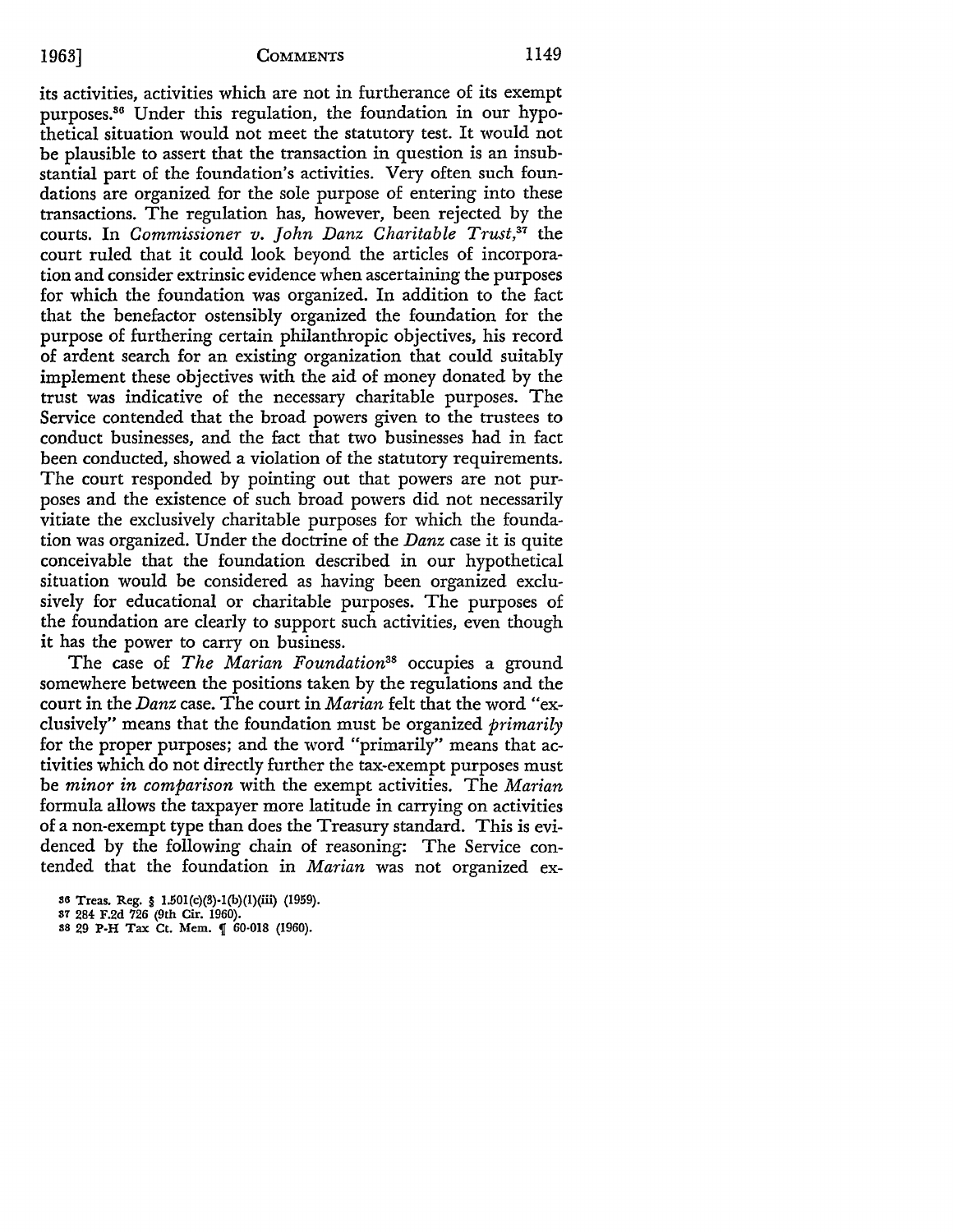elusively for charitable purposes. Therefore, the Service must have felt that the foundation's non-exempt activities did not meet the Treasury's test of insubstantiality. The court, however, found that the foundation was organized exclusively for exempt purposes. Consequently, the "minor in comparison" test must allow more non-exempt activities than does the insubstantiality test.

On the other hand, the court in the *Marian* case seemingly did not employ the liberal standards laid down in *Danz. Marian*  appears to stand for the proposition that the manner in which a foundation is operated partially determines the purposes for which it was organized. The Service had contended that the foundation was organized for the purpose of engaging in the business of buying and selling real estate. However, the court pointed out that the foundation had acquired but six properties in the two taxable years in question, that the circumstances of three of the acquisitions were not those normally associated with the conduct of a real estate business, and that the circumstances of the disposal of the properties were likewise not characteristic of typical real estate operations. These factors prompted the conclusion that the foundation was not organized primarily to engage in a trade or business, but to obtain funds for a valid charitable purpose. It is certainly arguable, however, that these factors could, under the court's own test, be interpreted as being unfavorable to the foundation. Such modes of operation evidence the fact that the organization was not established primarily for exempt purposes because the total non-exempt activities, regardless of whether they amounted to carrying on a trade or business, were not minor in comparison with the exempt activities. If the *Marian* court can be said to have used such an approach, the holding of *Marian*  appears indistinguishable from that of *Danz-the* mere existence of a business does not necessarily preclude the foundation from enjoying tax-exempt status. But the more realistic view is that the *Marian* court decided that a determination that the non-exempt activities do not amount to a trade or business conclusively establishes that the non-exempt activities are minor in comparison with the exempt activities. Under this interpretation it seems clear that a finding of the existence of a trade or business will likewise conclusively establish that the non-exempt activities are *not* minor in comparison. The operative test thus becomes the presence or absence of a trade or business-far removed from the more liberal standard of the *Danz* case where, in fact, *two* businesses were car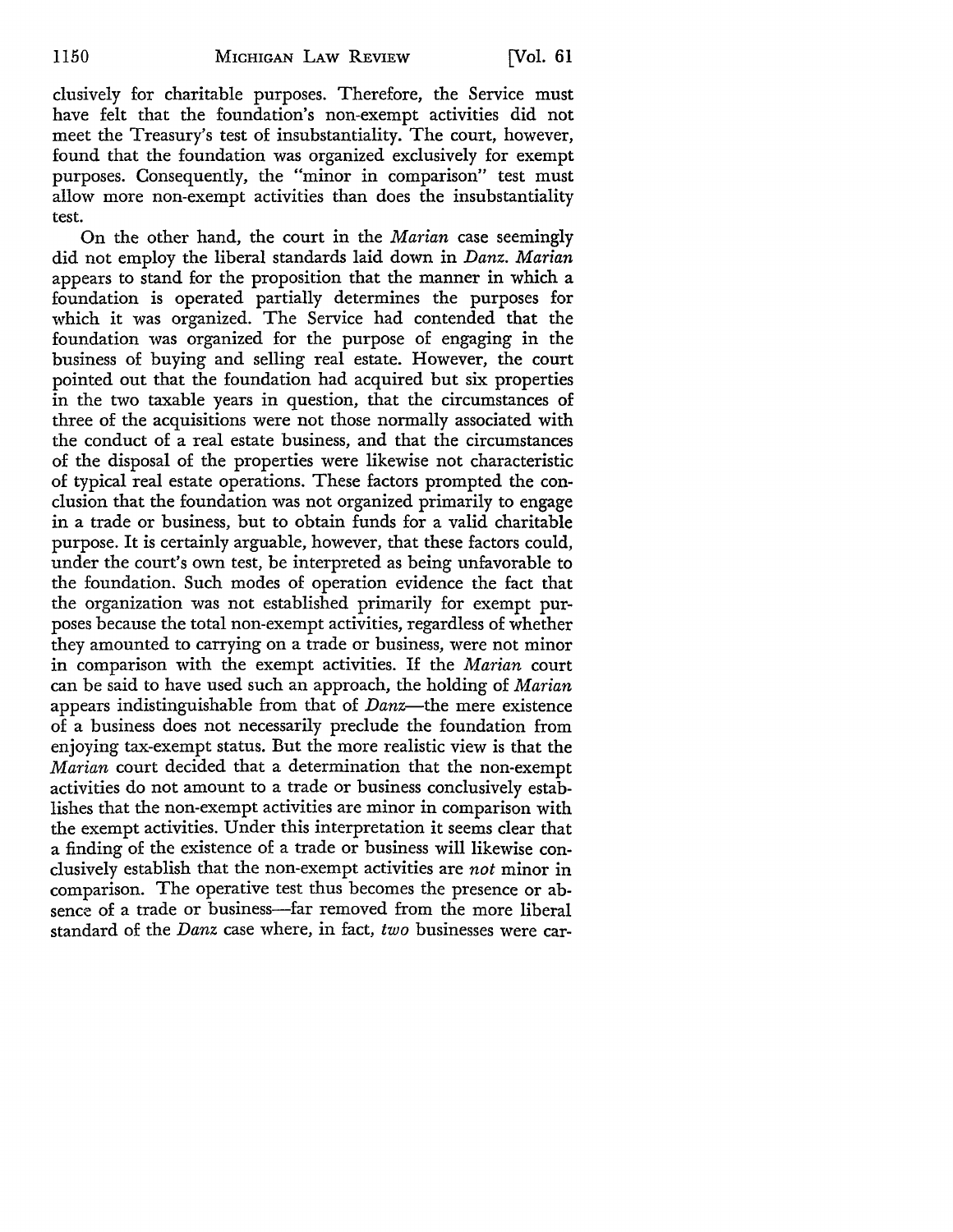ried on by the foundation.39 Regardless of whether *Marian* and *Danz* are reconcilable, however, it is unquestionable that the *Marian* standard is widely divergent from that asserted in the regulations. Although the non-exempt activities in *Marian* might well be said to be "minor in comparison," it would be obviously improper to say that they were "insubstantial."

The flexible nature of the *Marian* test makes it difficult to assess the effect of that case upon the tax problems of our hypothetical foundation. Where the foundation's sole purpose is to raise money for a separate charitable institution through rental of the purchased business assets, it is arguable that the renting of the business is its primary, or indeed, its sole activity, and that therefore it fails to meet the requirements of section  $501(c)(3)$ . But where the foundation itself also engages in tax-exempt activities, the proper treatment is not so clearly indicated. It is conceivable that the sheer quantity of non-exempt activity might be determinative in a particular case, regardless of what proportion such activities bear to the total operations of the foundation. On the other hand, application of the dubious standards of the *Danz* case would seem to suggest that the foundation in our hypothetical situation should enjoy exempt status.

The second pertinent requirement of section  $501(c)(3)$  is to the effect that no part of the income may inure to the benefit of any private individual. This issue represents a reverse approach to the question of whether the seller made a bona fide sale. In both *Ohio Furnace Co.* and *Howes* the Tax Court indicated that, since the investments made by the respective foundations were sound in light of the circumstances existing at the time of the sale and since the prices were fair, the payments to the seller constituted consideration for the transfer of the business and were not an

30 It should be noted that the *l\Iarian* court did not explicitly state that the taxpayer was not engaged in a trade or business *and therefore* that his non-exempt activities were minor in comparison with his exempt ones. But, that this was the implicit holding is evidenced by certain statements made by the court. The court first stated its "minor in comparison" test. It then went on to deal with the Commissioner's contention that the foundation was not organized exclusively for exempt purposes, but was organized to engage in the trade or business of buying and selling real estate. The court asserted the foundation was not engaged in the business of buying and selling real estate and that **it** was organized exclusively for charitable purposes. The implicit conclusion is that the court meant that the foundation met the "minor in comparison" test because it was not engaged in a trade or business. It would, of course, be logically possible to say that the foundation could meet the "minor in comparison" test even though **it** was in a trade or business *(i.e.,* to say "you are not in a trade and so you meet the 'minor-incomparison' test, but even were you in a trade you could still meet that test under the proper conditions"). But the opinion apparently says something different-it seems to say "you cannot meet the 'minor-in-comparison' test if you are in a trade or business.''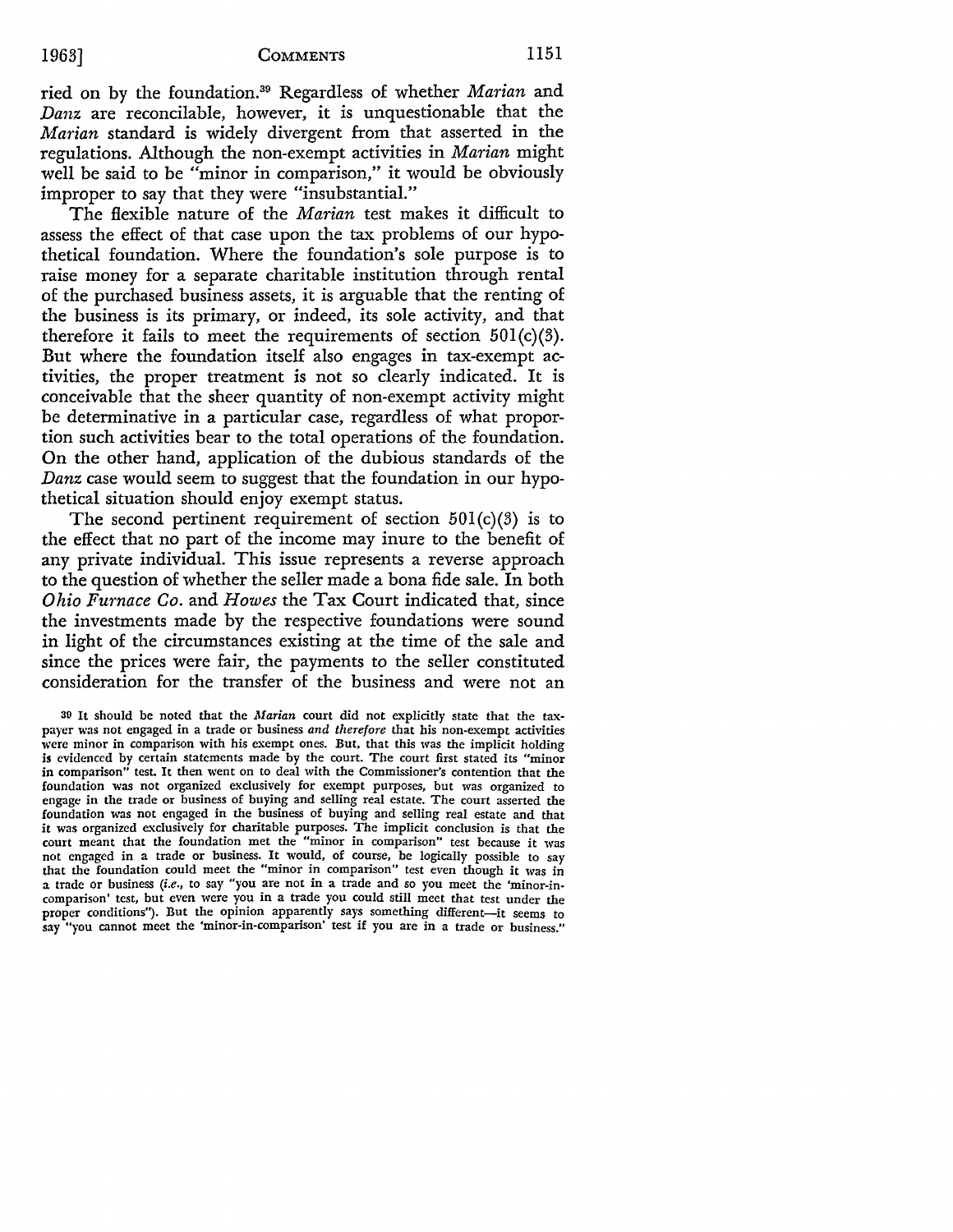inurement of income to the seller. But these decisions seemingly raise the possibility of highly inconsistent results where a separate action is brought against each of the various parties to a single transaction. In many of the cases involving sellers the price was well above fair market value; nevertheless, it was held that a bona fide sale had occurred. Yet, if the price is really as important as *Ohio Furnace Co.* and *Howes* seemingly indicate, it would be quite possible for a court in a later case against the foundation to find that, because of the inflated price, the payments to the seller were inurements of income, *i.e.,* in effect, there was not a bona fide sale. Again, in a case against the seller there might be a finding of a bona fide sale based on business purpose, relinquishment of control, no chance of gain, etc. Yet, a separate action against the foundation might result in a finding that, because of an absence of evidence of arm's-length negotiations, or because the investment was unsound, no sale had occurred; even though the price was fair, the payments represented an inurement of income to the seller. The possibility of such inconsistent results is an undesirable shortcoming of the practice of litigating and deciding these cases separately.

#### B. *Other Relevant Provisions*

The Internal Revenue Service may also raise the question of whether the foundation is taxable as having received unrelated business income under section 511, as having received rents from a business lease under section 514, or as having accumulated an unreasonable amount of income under section 504. Before considering the statutory issues involved, it will be profitable to examine the congressional thinking behind these provisions. First, in dealing with unrelated income generally, the House report<sup>10</sup> stated that the problem aimed at was primarily that of unfair competition. Tax-free organizations were better able to expand their operations than were taxable businesses, since the latter have less profits available for expansion purposes. Also, certain exempt organizations had been using these "extra" profits to acquire business concerns. The purchases of such businesses were made with little or no initial investment, and the payments were made out of subsequent earnings-a practice which would not be possible if the organization were not tax-exempt. The report explicitly

<sup>40</sup> H.R. REP. No. 2319, 81st Cong., 2d Sess. (1950), also found in 1950-2 CuM. BULL. 380, 409-11.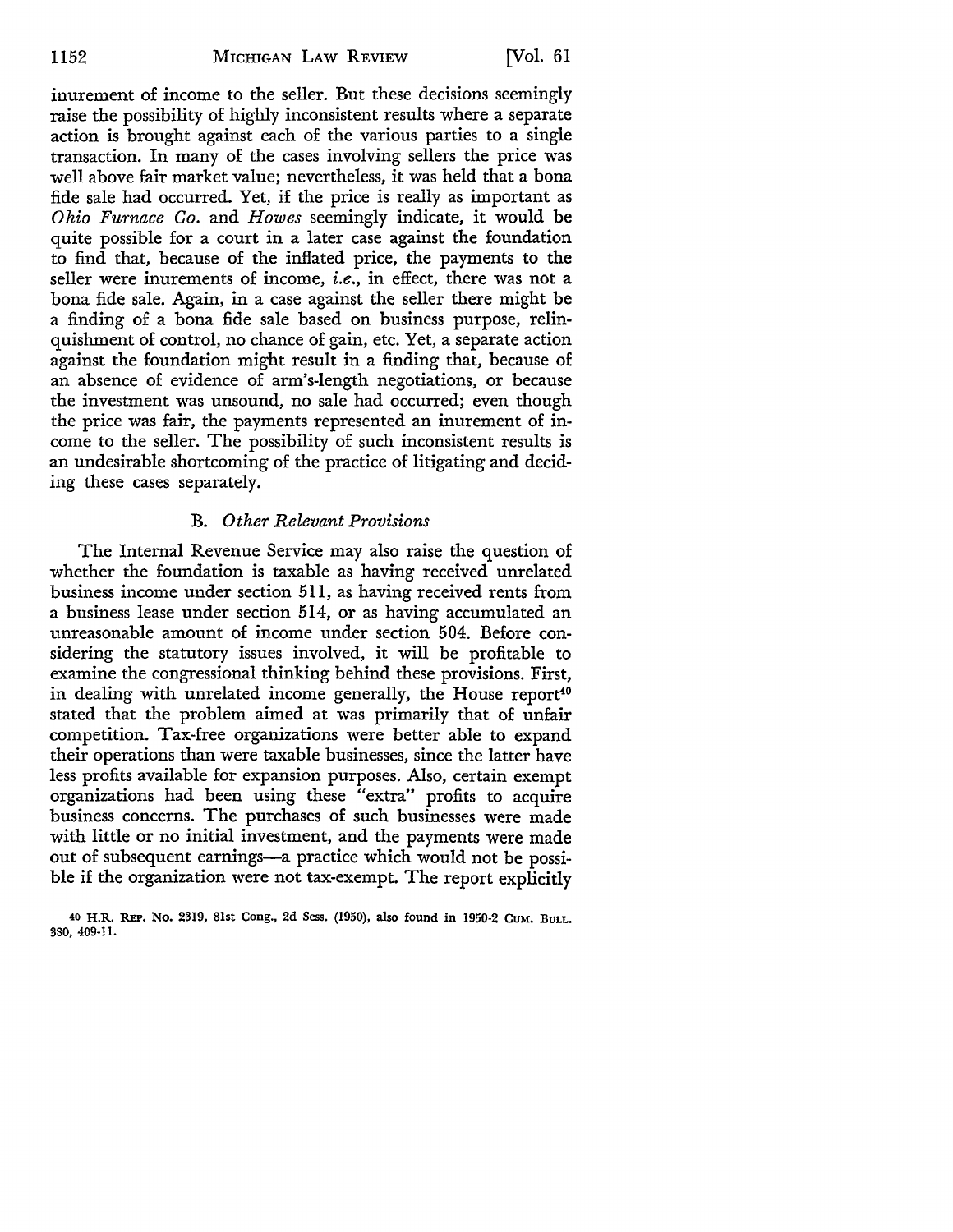stated that the tax was not to apply to dividends, interest, royalties, and rents ( other than certain rents on property acquired with borrowed funds), since these were passive investments long recognized as proper for a charitable organization.

The House report then turned to the specific problems presented by lease-back transactions. It was found that the use of lease-backs had become widespread, and that they were objectionable on three scores. First, the foundations were not attempting to invest their own funds at a reasonable rate of return, but were simply trading on their exemptions; they were taking advantage of their exempt status by purchasing property which they would not have been able to buy without the exemption. The second objection was that lease-back arrangements, if not checked, could conceivably cause the great bulk of commercial and industrial real estate to end up in the hands of these foundations in the not too far distant future. Third, lease-backs were objectionable because the exempt foundations were, in effect, selling a part of their exemption by offering a higher purchase price than the normal taxable entity could pay. The report then went on to point out that the tax would apply both to cases where the lessee is the vendor, which is typical of the general lease-back arrangement, and to cases where the vendor is not the lessee (such as in our hypothetical situation). Hence, the tax would apply to variations which raise the same anti-competitive problems as the standard lease-back arrangement.

The House report also dealt with the problem of accumulated investment income. Many charitable foundations were not promptly distributing exempt income for charitable purposes, and the time at which the ultimate recipient could expect to receive the income was often extremely remote. The committee felt the exemption should be restricted to that portion of the income distributed to the ultimate recipient as it is received by the exempt organization. Therefore, undistributed income consisting of interest, dividends, rents, royalties, etc., was to be subject to tax. However, the tax was not to apply to unrelated income already taxed under the other provisions of the bill.

The foregoing seems to indicate with reasonable certainty that Congress intended to tax the type of foundation contemplated in our hypothetical situation. The transaction enables the foundation to expand more easily than taxable entities. There is no doubt that the foundation would be trading on its exemption. It would also be selling part of its exemption by offering a high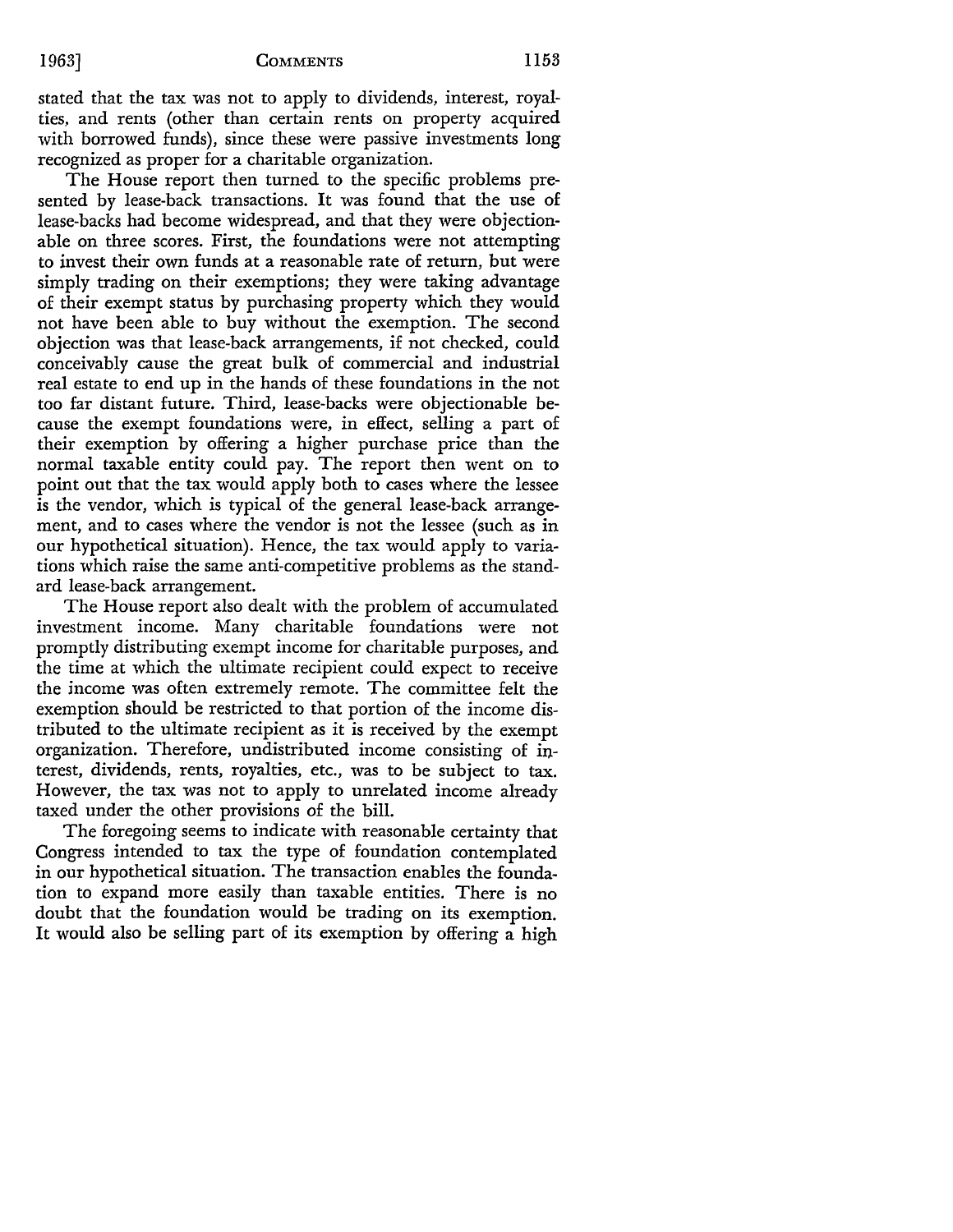purchase price, thus enabling the foundation to gain control of a good piece of industrial real estate. And, certainly, the ultimate recipient would not be obtaining the money as it is earned.

The statutory issues, however, are less easily resolved. The Commissioner's ruling stated that the foundation would be taxable as to its unrelated business income.<sup>41</sup> Clearly, amounts received from the rental of real property (and the personalty attached) are exempt from the reach of section 511.42 The Commissioner contended, however, that the foundation is not receiving rents but is in reality obtaining a share of the profits. This proposition must be based on the conclusion that in fact it is the foundation which owns the operating business. Three arguments militate against such a conclusion. First, the operating company, which is earning the income, is owned by individuals who are entirely distinct from the foundation. Secondly, the House report calls the income received by the foundation "rentals," and the word "rentals," when considered in light of the circumstances of the House report, implies that the foundation is the owner of the assets, but not of the business. Lastly, the Service, in cases wherein the seller's tax liability was in dispute, claimed that the seller was the owner of the business. The Service thus takes alternative positions depending on whose tax liability is in question. It is quite conceivable that the Service could persuade a court that the seller is the owner in a case against the seller, and that the foundation is the owner in a case against the foundation-a result which could be avoided by consolidating the cases for trial. Ultimately, however, since it is clear that the foundation is receiving rents, it should be equally clear that it cannot be reached under section 511.43

On the other hand, the foundation should be reached under section 514 if the lease to the operating company is for a period of longer than five years.<sup>44</sup> The only major interpretative problem involved here is the question of whether the foundation is deriving

43 The type of income received by the foundation falls within the meaning of "rents" as that word is used in the statute. The Senate report states, "The term 'rents from real property' does not include income from the operation of a hotel but does include rents derived from a lease of the hotel itself." S. REP. No. 2375, 81st Cong., 2d Sess. (1950), also found in 1950-2 CUM. BULL. 483, 560.

44 The effect of § 514, in this regard, is to establish when rents derived from a lease will be taxed as unrelated business income. Rents derived from leases of less than five years' duration are exempted.

<sup>41</sup> Rev. Rul. 54-420, 1954-2 CuM. BuLL. 128.

<sup>42</sup> INT. REv. CoDE OF 1954, § 512(b)(3), states that unrelated business income does not include rents from real property or the personal property leased with the real property.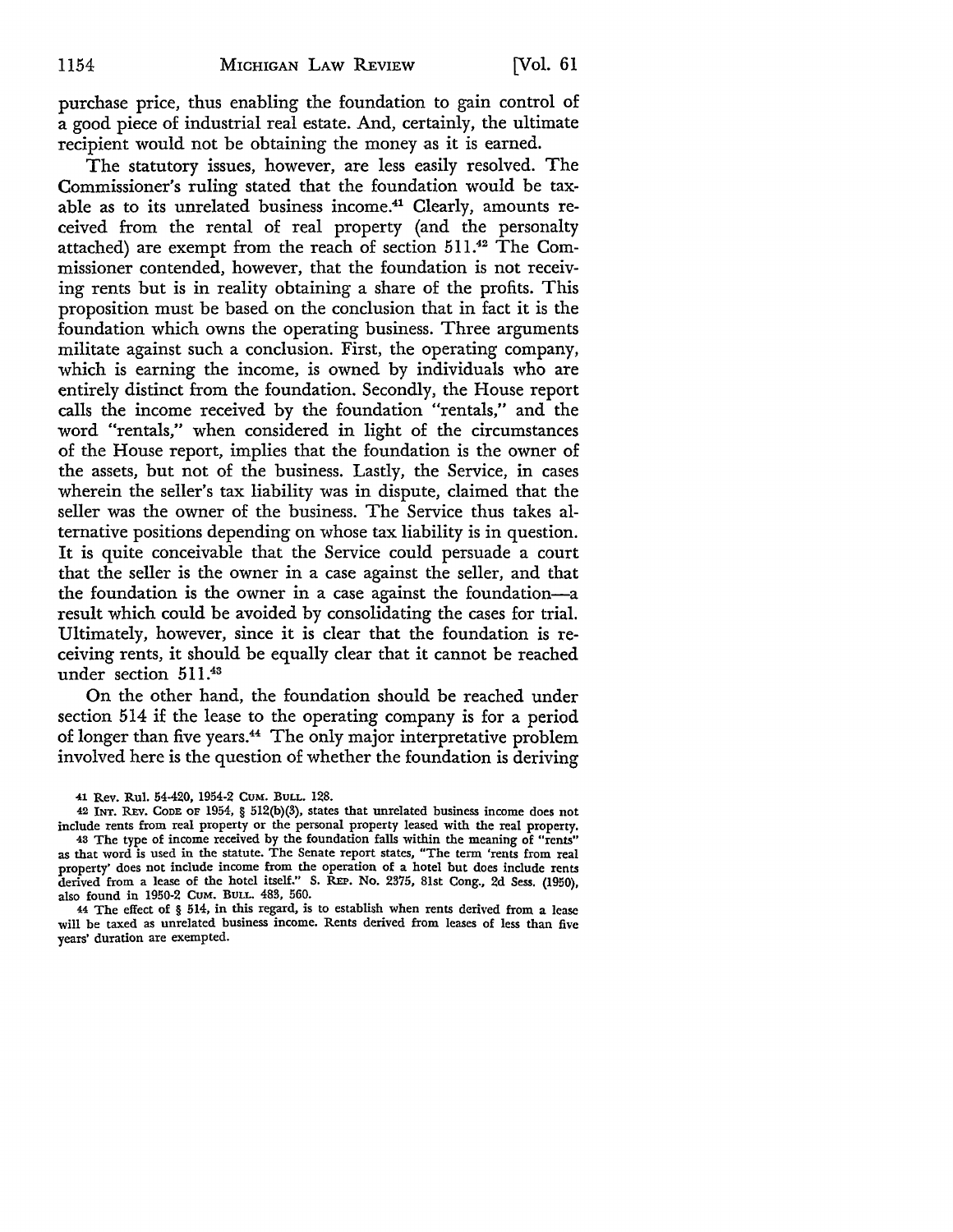the income from a trade or business.45 This issue has been litigated under other related sections, but the rationale of those cases applies to section 514. *Cooper Tire & Rubber Co. Employees' Retirement Fund46* involved facts analogous to our hypothetical situation. A trust purchased certain machines with borrowed money and then leased these machines to a manufacturing company. The court concluded that the rental income was received from a business activity. The court pointed to the following factors as indicating that the taxpayer was engaged in a business: (I) the machines would produce no income unless rented, used, or sold; (2) a great amount of money was invested; (3) a loan was obtained to finance the purchase; and (4) the lease covered many years. All of these factors, except the loan, are present in our hypothetical situation. The court also felt that the leasing of even one piece of improved real estate might amount to carrying on a trade or business. Clearly, then, the foundation in our hypothetical situation should be taxed under section 514 since it meets the other requirements of the section as well as the trade or business requirement.<sup>47</sup>

There has, however, been a variation from our hypothetical situation which serves to take the foundation beyond the reach of section 514. In the hypothetical transaction the new company takes a long-term lease of the assets. In the variation, the lease is for a period of less than five years and thus not subject to section 514. Nevertheless, it is clear that this variation possesses the attributes specifically condemned by Congress: the foundation is trading on its exemption; it is selling part of its exemption; there is an anti-competitive element present; the foundation is not investing its own funds, etc. It is possible, however, that section 504

45 It is clear that, if the foundation is receiving this income from a trade or business, it is receiving it from an *unrelated* trade or business. The House report said, at 459: "In general, rents from real property (including personalty leased therewith) . . . are also excluded. However, certain rent received from a Supplement U lease . . . is included as an item of gross income derived from an unrelated trade or business." H.R. REP. No. 2319, 81st Cong., 2d Sess. (1950), also found in 1950-2 Cum. BuLL. 380, 459.

46 36 T.C. 96 (1961). This case involved an interpretation of the unrelated trade or business requirement of § 513(b).

47 Section 514 requires that a certain percentage of rents derived from a business lease be included in the organization's gross income as income from an unrelated trade or business if (I) the lease is given on property on which there is a business lease indebtedness, and (2) the lease is for longer than five years. It has been shown above that the rents received by the foundation are of the type Congress desired to tax and that the foundation is engaged in an unrelated trade or business. A business lease indebtedness exists where the lessor, as in our hypothetical case, incurs indebtedness in order to acquire the property. And our hypothetical situation does not fit into any of the statutory exceptions.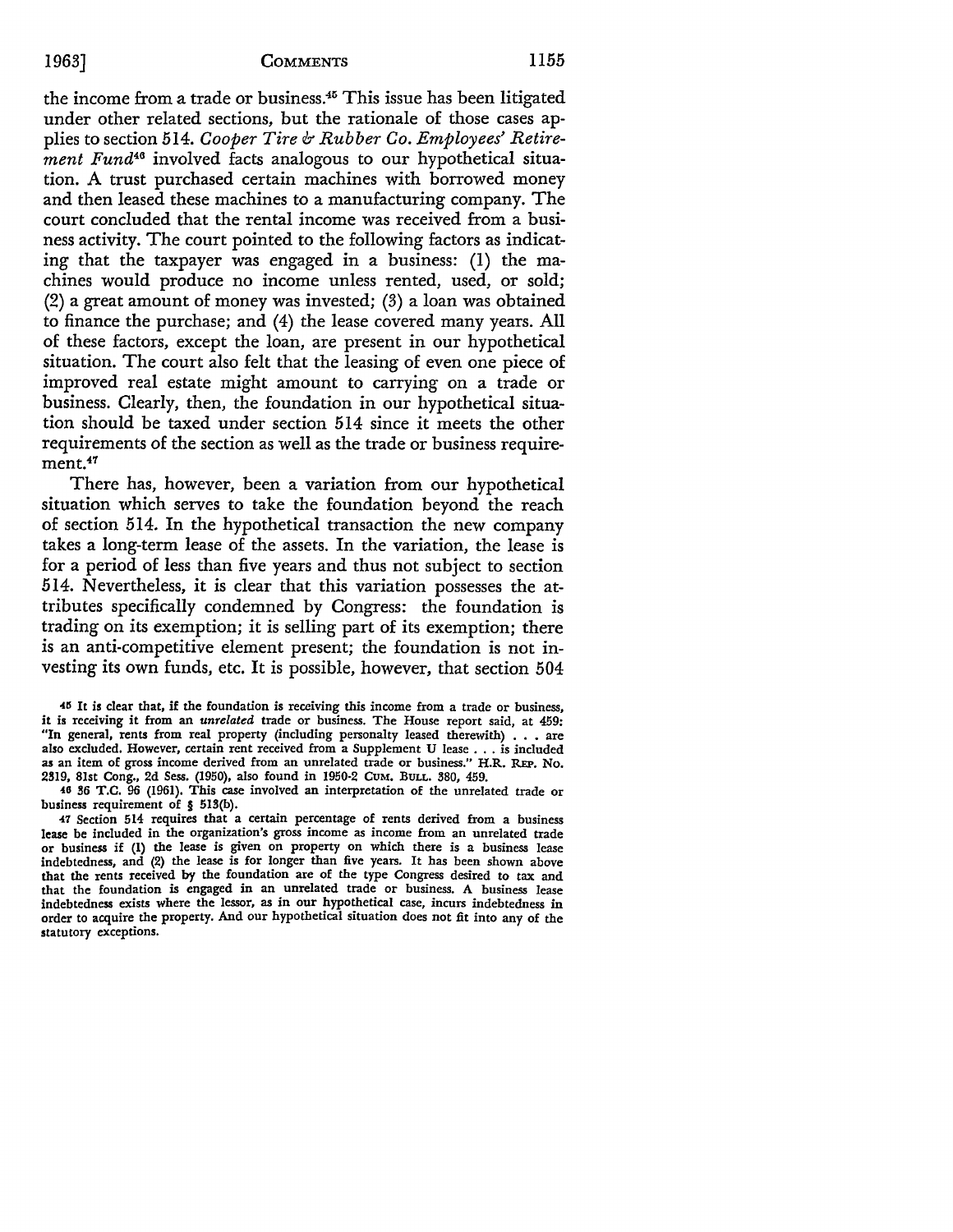could be employed to close the loophole which exists for these short-term transactions.

Insofar as is pertinent here, section 504 provides, in effect, that if the amounts accumulated out of income and not distributed are either unreasonable in amount or duration with respect to the exempt purposes of the foundation, or are used in substantial amounts for purposes other than those constituting the bases of the exemption, then exemption will be denied. This provision was involved in *A. Shiffman.*48 In that case, the foundation bought real estate which it then leased. It had taken a loan to finance the purchase price and the loan was repaid primarily from its net income. The court assumed, but did not decide, that the use of the income to repay indebtedness constituted an accumulation of income. The court said that, since this use of income had been for exclusively charitable purposes, the accumulation was neither unreasonable nor used for purposes not constituting the bases of the exemption. This decision flies in the face of congressional intent. It will be remembered that the congressional report clearly stated that it was dealing with cases in which the time at which the ultimate recipient of the income will benefit is extremely remote. The committee further said that an exemption should be allowed only where the charitable foundation distributes the income to the ultimate recipient as it is earned. In *Shiffman,* as in our hypothetical situation, the charity would not receive the income as it is earned by the foundation and would not expect to benefit directly and substantially until a remote date. The *Shiffman* decision is especially unfortunate since it leaves open the tax loophole created by the five-year limitation of section 514. It would be far better to hold that the payments to the seller constitute an accumulation of income which, in substantial amount, is not being used to foster the purposes for which the foundation was granted an exemption.

#### III. THE OPERATING COMPANY'S TAX SITUATION

There are two possible lines of attack by which the Service might prevent the operating company from enjoying a rental deduction for the eighty percent of its income which is paid to the foundation. The first would be to assert that the rentals are not allowable as deductions under section 162.49 A treatment of

<sup>48 32</sup> T.C. 1073 (1959).

<sup>49</sup> Section 162 deals with deductions for ordinary and necessary expenses incurred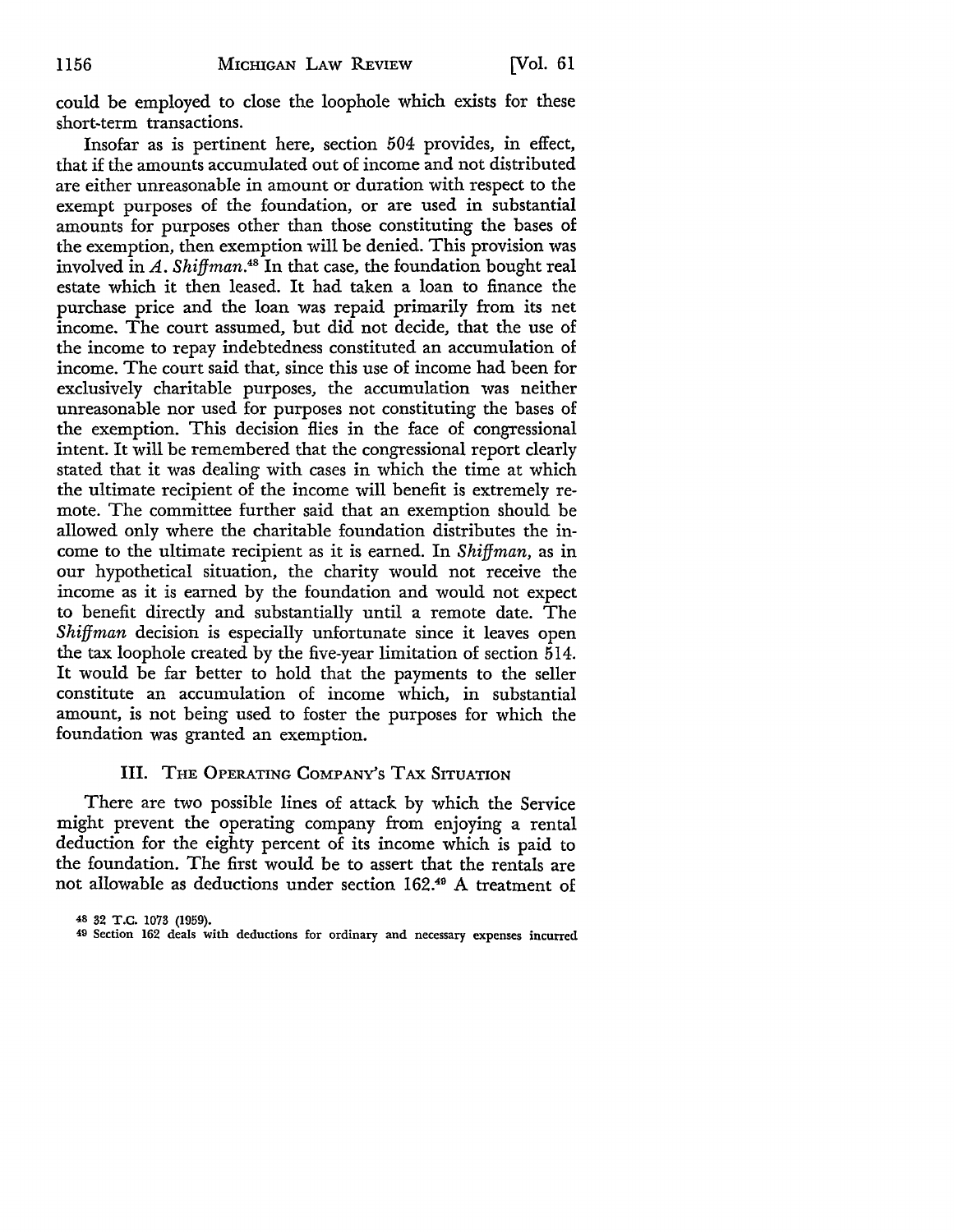the ramifications of such an argument is beyond the scope of this discussion. A second approach would be to claim that the amounts transferred to the foundation are payments of a share of the profits rather than rentals. However, even if this approach was successful, the Service would still be faced with the problem of showing that the foundation, and not the seller, is the *owner* of the business. The difficulty of meeting this burden has been demonstrated in the foregoing paragraphs. Moreover, the use of this approach once again raises the possibility of widely divergent results in separate trials involving the same transaction.

#### IV. THE NEED FOR LEGISLATION

The foregoing discussion suggests that Congress deems leaseback transactions to be objectionable where they are entered into by charitable foundations. The congressional response to these lease-backs was to levy a tax on the foundation's unrelated business income. As a practical matter, such a tax, if wholly effective, would eliminate the entire problem: the transaction is of no value unless all the parties obtain the tax treatment they desire, and it will not be entered into where the foundation's unrelated business income is subject to tax. Conversely, the transaction can be a lucrative one where the foundation is not taxed-as is the case now where the lease is of less than a five-year duration. It is difficult to understand why a five-year limitation was placed on section 514. The only clue provided by the congressional reports and committee hearings is that the typical lease-back arrangement involved rather long leases at the time the forerunners of section 511 and section 514 were originally enacted.<sup>50</sup> Today, however, the leaseback problem has shifted to the setting of shorter-term leases, in an attempt to take advantage of the five-year provision of section 514. Furthermore, the *Shifjman* case has made it impossible to attack these transactions under section 504. The taxpayers will be able to circumvent the present statutory law as long as the *Shifjman* doctrine is maintained. It has been previously shown that the *Shifjman* rationale is dubious and should be judicially repudiated. Such a repudiation would certainly strengthen the existing law and preserve the integrity of sections 511 and 514.

in carrying on a trade or business. It is arguable that a rental amounting to 80% of the profits is neither ordinary nor necessary.

50 H.R. REP. No. 2319, 81st Cong., 2d Sess. (1950); *Hearings on Revenue Revision of 1950 Before the House Committee on Ways & Means,* 81st Cong., 2d Sess. (1950).